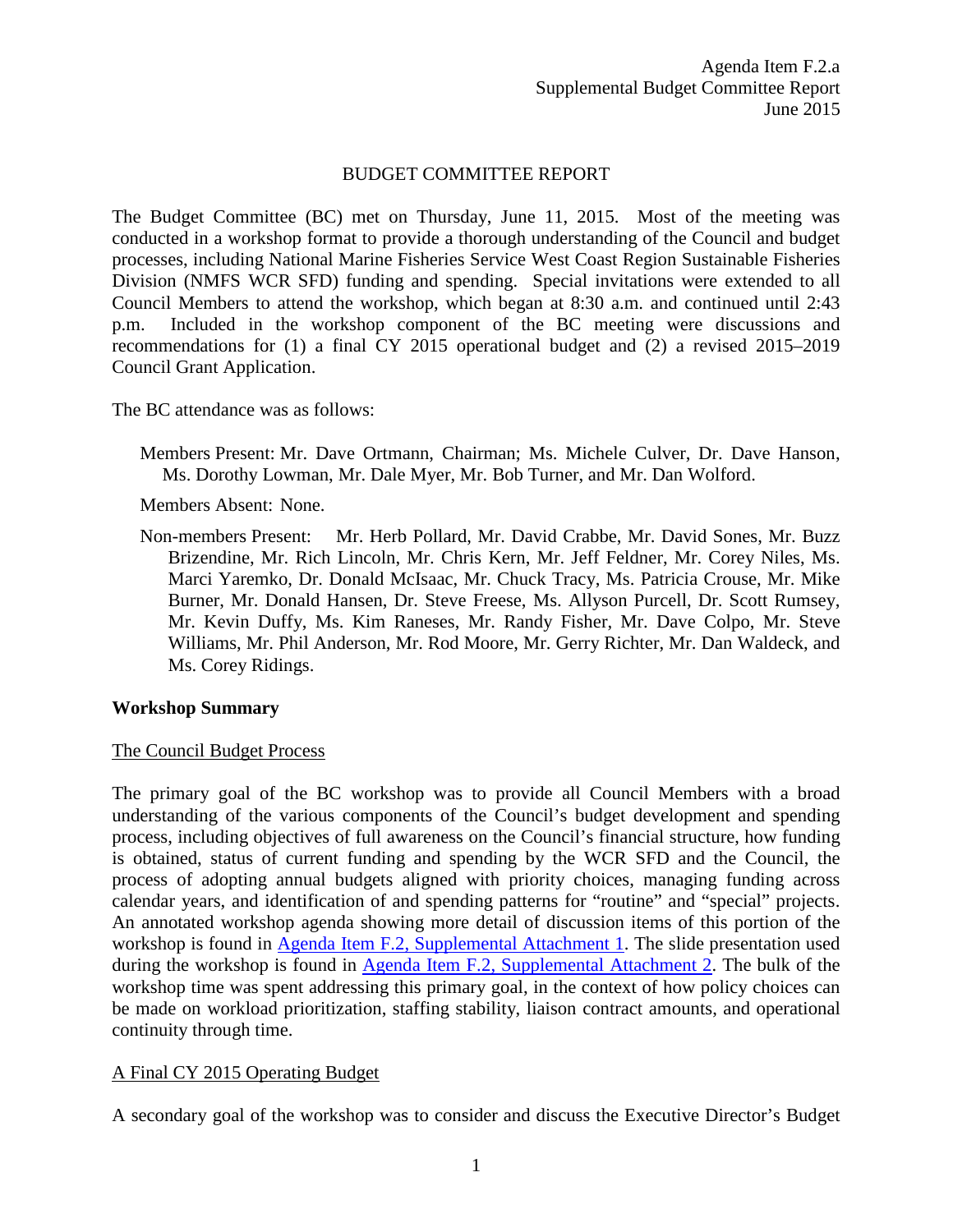Report for the first year of the 2015-2019 Cooperative Agreement, which included: (1) status of funding for calendar year (CY) 2015; (2) a proposed operational budget for CY 2015 and summary of expenditures through May 2015; and (3) a summary of budget and expenditures in CY 2014.

Dr. McIsaac reported that while there is still some uncertainty with regard to the extent of the Council's final funding for Federal Fiscal Year (FY) 2015, it is likely that the Council will receive a total of \$4.676 million in new funding in CY 2015, including (1) Regional Council line item and ongoing soft funding from NMFS Headquarters and (2) supplemental funding from the WCR.

A total of \$3,536,470 has been received in the former category, and if the NMFS proposed spending plan is approved, the Pacific Council would receive an additional \$559,515 for a total of \$4,095,985. In addition, the WCR has indicated it will provide new funding of \$551,112 for special project funding including implementation of the regional electronic technology plan, an amendment to modify groundfish essential fish habitat, and implementation of the Fishery Ecosystem Plan (FMP) initiatives to conduct a coordinated ecosystem indicator review and explore cross-FMP effects of climate shift. The Council had requested \$351,900, \$500,500, and \$166,800 for these special projects, respectively, to cover activities through 2016 or 2017. It is hoped that additional funding will be available in 2016 to cover the balance of project needs. Lastly, the Council is also expected to receive \$25,000 to conduct a workshop on sardine distribution as a result of the settlement agreement in the *Oceana v. Pritzker* litigation, and \$4,000 to cover travel expenses for Council staff to participate in the meeting of the International Scientific Committee to study the tuna and tuna-like species of the North Pacific Ocean.

Based on Council guidance from November 2014 and cost and program updates since then, Dr. McIsaac presented the BC with a proposed CY 2015 operational budget of \$4,914,237. This amount is about 4 percent above the November 2014 adopted provisional budget and includes resumption of the three special projects that would have otherwise been suspended in accordance with the November provisional budget, funding a Council representative to the Pacific Offshore Cetacean Take Reduction Team, and updates on travel rates and other costs categories. It does not include funding for a Groundfish Advisory Committee meeting in 2015. Expenditures of the proposed CY 2015 budget are proceeding within normal expectations for the first five months of the year.

Dr. McIsaac reported that expenditures of CY 2014 funds were approximately 97 percent of the operational budget. The 3 percent balance of CY 2014 funding will be spent this year in accordance with the provisions of the one-year no-cost extension of the 2010-2014 grant. A minor error in the 2014 expenditures presented at the workshop was noted, and has been corrected in [Supplemental Attachment 2.](http://www.pcouncil.org/wp-content/uploads/2015/06/F2_SupAtt2_PFMC-WCR_PPT_E-ONLY_JUN2015BB.pdf)

# Review of 2015-2019 Revised Grant Proposal

An additional secondary goal of the workshop was to discuss and consider the content and process for finalizing the revised 2015-2019 grant proposal application in the context of longterm planning for possible funding and priority projects. The proposal requests spending